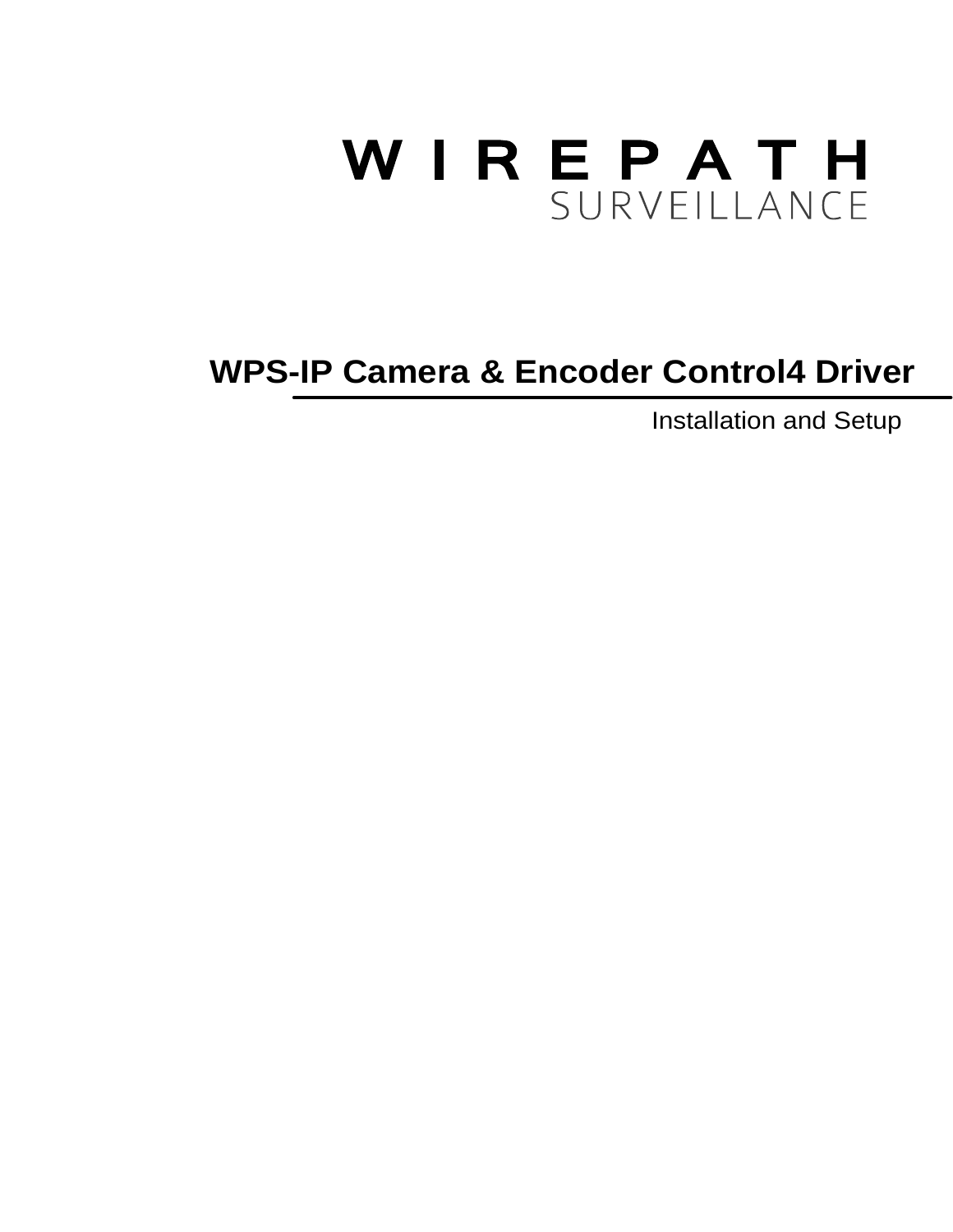# **Table of Contents**

| $\mathbf{2}$ |  |
|--------------|--|
| 3            |  |
|              |  |
|              |  |
|              |  |
|              |  |
|              |  |
|              |  |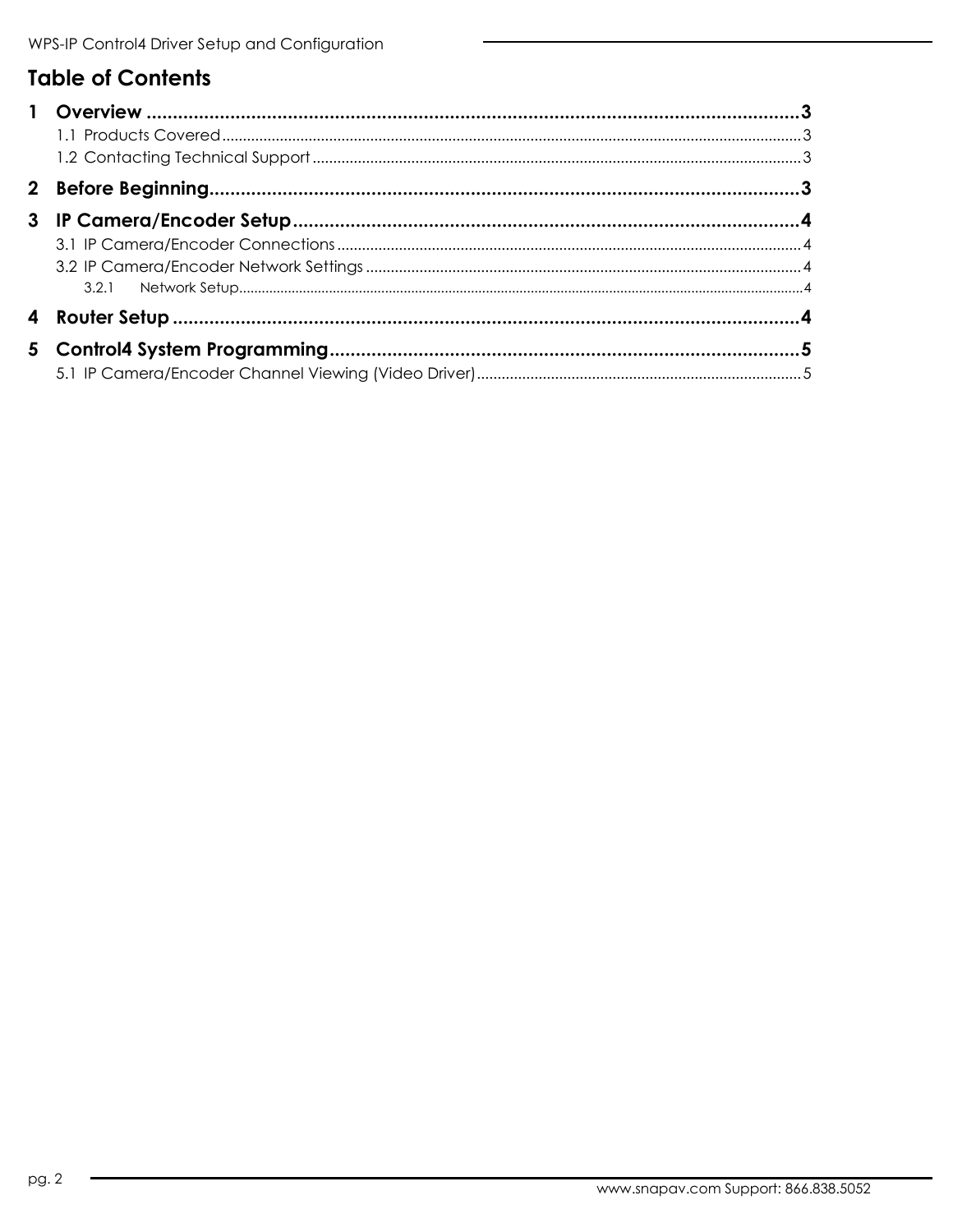## <span id="page-2-0"></span>**1 Overview**

The following information will guide the installer through simple set up and programming of a Control4 system to display video from Wirepath™ IP Cameras or Encoders on a Control4 interface.

These instructions will work with IP cameras or encoders with any released firmware. Please read the entire document before performing any setup of the IP Camera, Encoder or the Control4 system.

#### <span id="page-2-1"></span>**1.1 Products Covered**

- WPS-300-ENC-1IP 1 Channel Encoder
- WPS-300-ENC-4IP 4 Channel Encoder
- WPS-500-PTZ-IP PTZ IP Indoor Camera
- WPS-750-BUL-IP Bullet IP Outdoor Camera
- WPS-750-DOM-IP Dome IP Outdoor Camera

#### <span id="page-2-2"></span>**1.2 Contacting Technical Support**

Phone: (866) 838-5052 (704) 909-5229

Email: TechSupport@SnapAV.com

# <span id="page-2-3"></span>**2 Before Beginning**

Before you begin, have the following items at hand so that the installation can be performed efficiently:

- Wirepath IP Camera or Encoder with the most recent firmware version, installed on the local network.
- Control4 System and Project
- Control4 Composer software with the latest Driver library and knowledge of the use of the software
- Network Router
- Network Switch (if needed)
- Software, Drivers, and Documents from the SnapAV Website
	- o Owner's Manual for the Wirepath™ IP Camera or Encoder being installed
	- o IP Camera/Encoder Quick Start Guide
	- o Router Setup Document (Appropriate to the router being used)
	- o Control4 IP Camera Drivers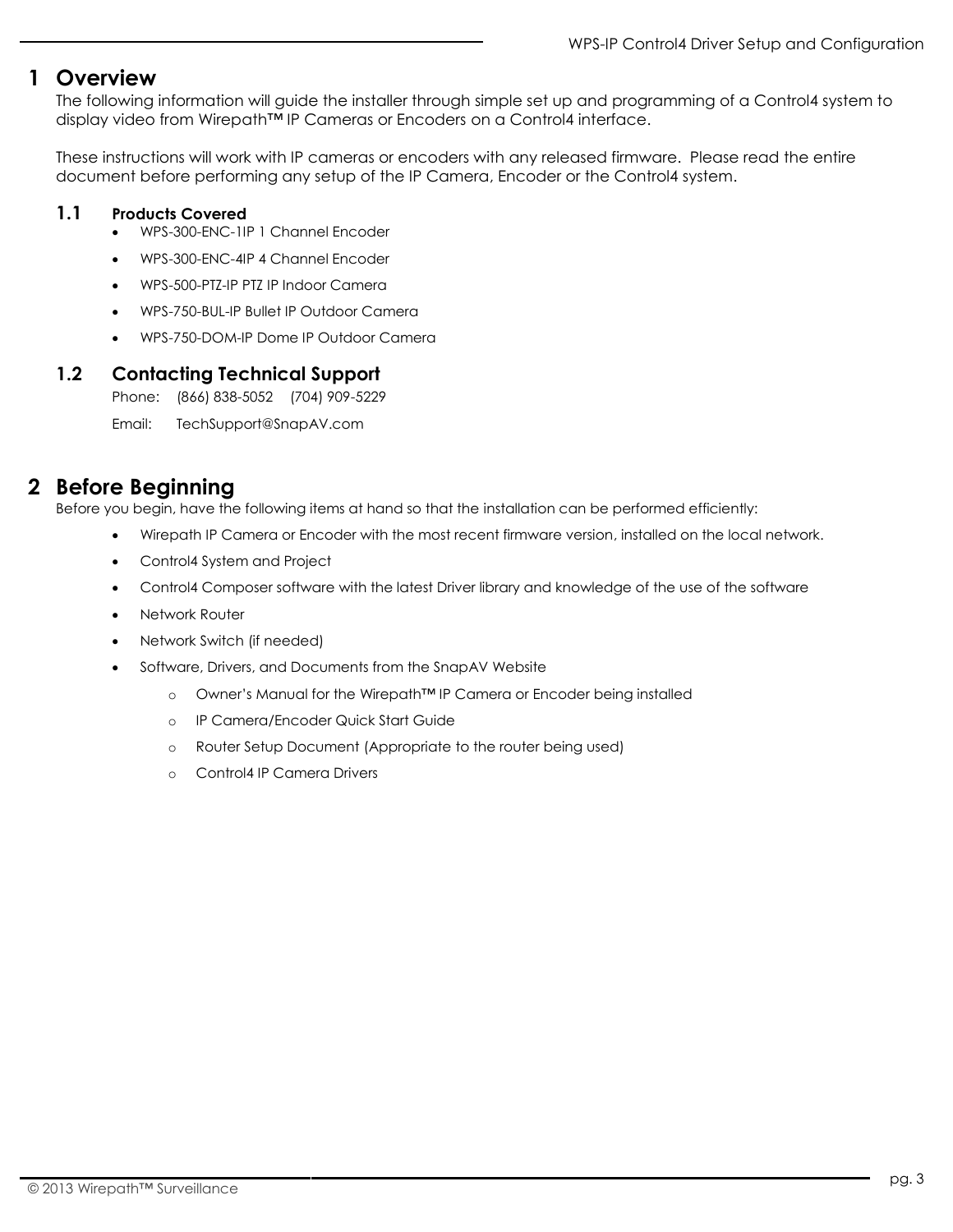# <span id="page-3-1"></span><span id="page-3-0"></span>**3 IP Camera/Encoder Setup**

#### **3.1 IP Camera/Encoder Connections**

Connect all cameras/encoders to the network switch or router. For instructions on mounting and wiring, please see the documentation that was included with the camera/encoder. The diagram below illustrates the typical wiring and devices that will be used in the installation.



#### <span id="page-3-2"></span>**3.2 IP Camera/Encoder Network Settings**

After the IP devices are installed, network and user setup must be completed for each camera or encoder on the network. This section covers the settings that should be made in the device, and what information will be needed during setup in Control4 Composer.

#### <span id="page-3-3"></span>**3.2.1 Network Setup**

Sections 9 and 10 in all Wirepath IP Camera and Encoder manuals address the use of the IP Installer software to find devices, and the basic network setup of a device. Follow these instructions to set up access, and be sure to record the following information from each device for use in Control4 Composer:

- o IP Address or URL (no default, depends on network IP address settings in the router)
- o HTTP Port (default: 80)
- o Username (default: admin)
- o Password (default: admin)

*Important Note for WPS-750-BUL-IP and WPS-750-DOM-IP cameras: If the Access List feature is being utilized to control which IP addresses may access the camera, the IP address of your Control4 processor must be added for streaming to work. See section 12.5.3-Access List in the camera manual for more information.*

# <span id="page-3-4"></span>**4 Router Setup**

After setting up the IP Cameras/Encoders network settings, the router may need to be setup for port forwarding so that it can be seen on the network. Download the Router Setup document appropriate for the brand of router being used from the SnapAV website. Should a document for the brand being used not appear in the list, refer to that router's owner's manual for setting up port forwarding.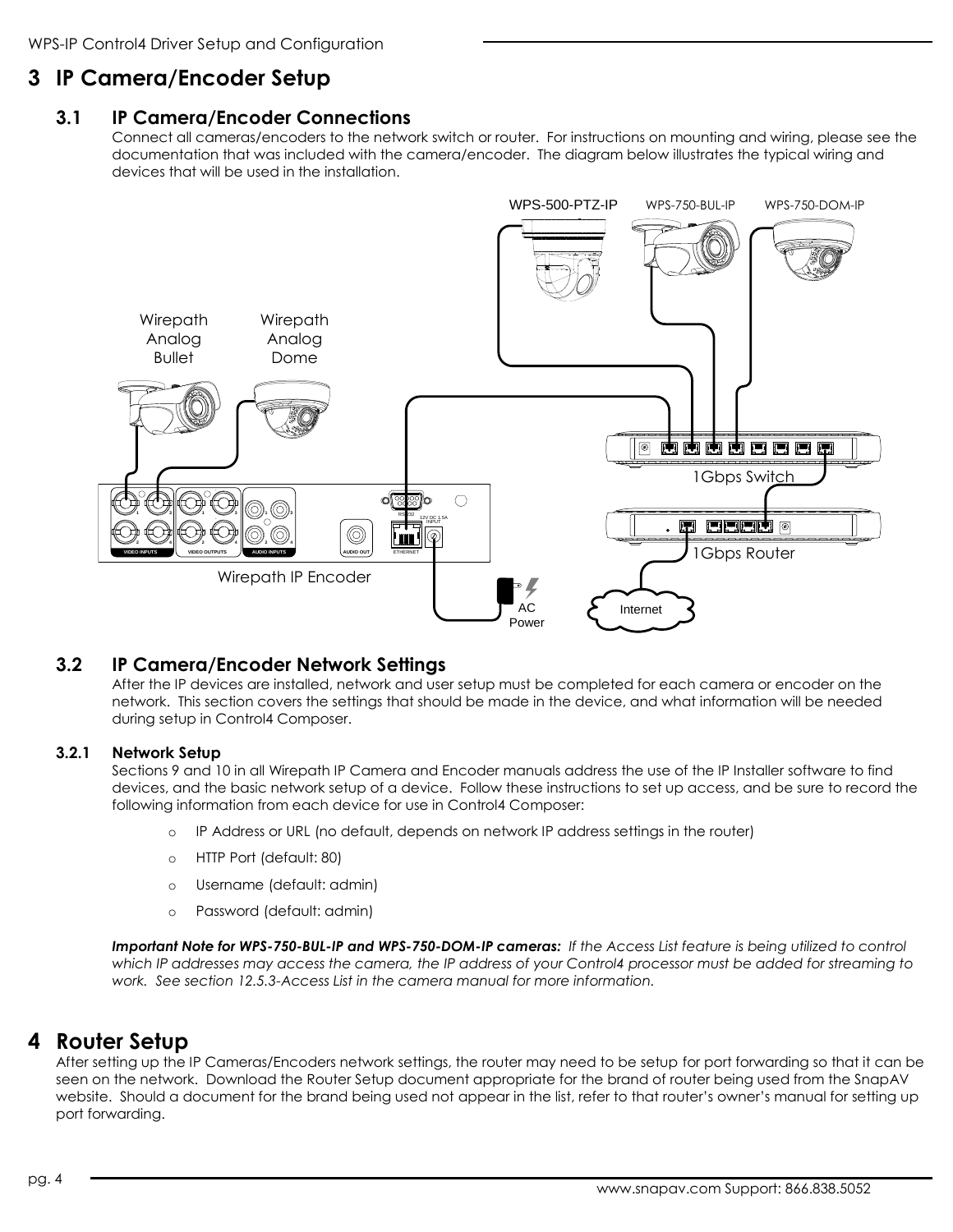### <span id="page-4-0"></span>**5 Control4 System Programming**

The following information outlines the basic steps for configuring Wirepath™ IP Cameras or Encoders on a Control4 system. A working knowledge of the Composer Software and experience configuring Control4 is required. Do not attempt these steps without first gaining a working knowledge of Control4 system configuration.

#### <span id="page-4-1"></span>**5.1 IP Camera/Encoder Channel Viewing (Video Driver)**

1. Download the Control4 Wirepath IP Camera/Encoder Video Drivers from the SnapAV website.

The ZIP file contains 2 drivers:

#### **camera\_ip\_http\_wirepath\_camera\_01**

This driver provides **Video Only,** while it may be used for the WPS-500-PTZ-IP it does not provide any PTZ controls. We recommend that this driver not be used with the WPS-500-PTZ-IP.

*Note: This Video Only driver is the same as the drivers released for Wirepath Analog DVR channel streaming, so they may be installed already if you have integrated other Wirepath products with Control4 in the past.*

#### **camera\_ip\_http\_wirepath\_camera\_ptz**

This driver provides **Video & PTZ Control,** while it may be used with the IP Dome, and Bullet, it will show the PTZ controls on the image even though the camera does not have control. We recommend that this driver is used for the WPS-500-PTZ-IP only.

2. Extract the drivers to Documents>Control4>Drivers. This directory may be different based on the version of Windows used or if it was changed from default by a user.

*For IP Cameras or 1-Channel IP Encoders, there is one driver file (Camera 01 or Camera PTZ) that is used to access any one IP Camera/Encoder on the network. If you want to view multiple IP Cameras, simply repeat the instructions below using this same driver each time.*

*For the 4-Channel IP Encoder, all four drivers ("Camera 01" through "Camera 04") must be installed and used.*

- 3. Open the latest version of Composer.
- 4. Connect to Director on Local Network (Controller).
- 5. Select the desired room under System Design.
- 6. Under My Drivers, Right Click the IP Cameras folder.
- 7. Select Add Driver.
- 8. In the Select the Driver window, select the manufacturer Wirepath Surveillance.
- 9. Sort the list by name and find the "Wirepath Surveillance Camera 01" driver.
- 10. Double click to add the camera will now appear in My Drivers under IP Cameras.

*Note: If you are configuring for a 4-Channel IP Encoder, repeat Steps 6 through 10 above for all four numbered Camera drivers.*

- 11. Select a room for the camera.
- 12. Under My Drivers/IP Cameras, double-click the desired camera driver to add it to the room. Place the camera in the project room where it is physically located for easy identification. Rename all cameras by room to further aid in identification (for example, "Den IP Cam", "Patio Enc Cam").

*Note: If you are configuring for a 4-Channel IP Encoder, select the Camera driver corresponding to the desired Encoder Channel.*